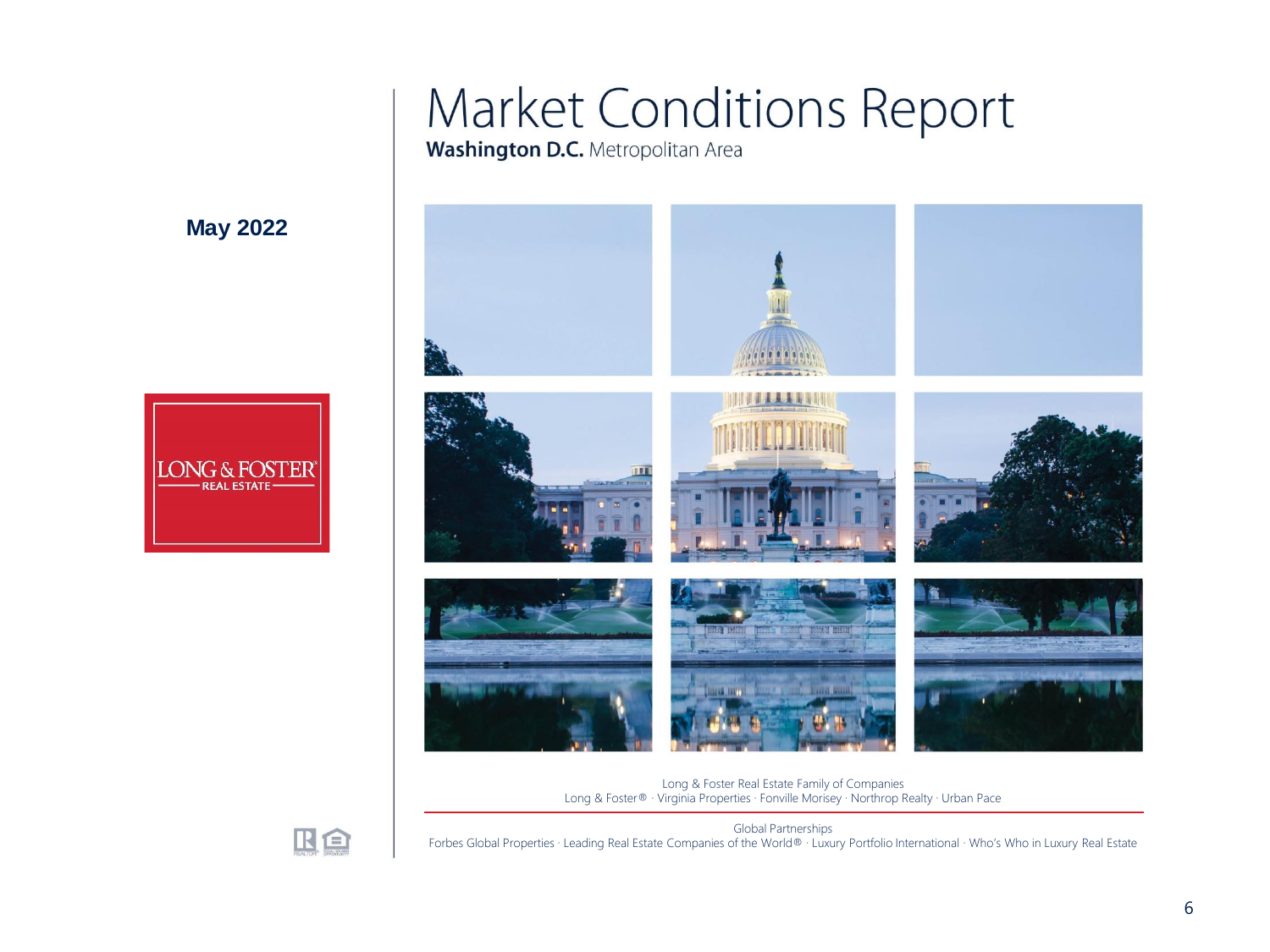### **Washington D.C. Metropolitan Area - May 2022**





#### **Percent Change Year/Year** 18% 20% 16% 14% 15% 12% 11% 11% 10% 11% 10% 10% 10% 10% 10% 9% 9% 9% 9% 10% 8% 8% 8% 8% 7% 6%  $4\%$ 5 % 2% 0% -5% **May-20** 22 - 22 - 23

**Median Sale Price**

- This May, the current median sale price of \$557,500 was similar to the median sale price of last month.
- ●The current median sale price was 9% higher than the same month last year.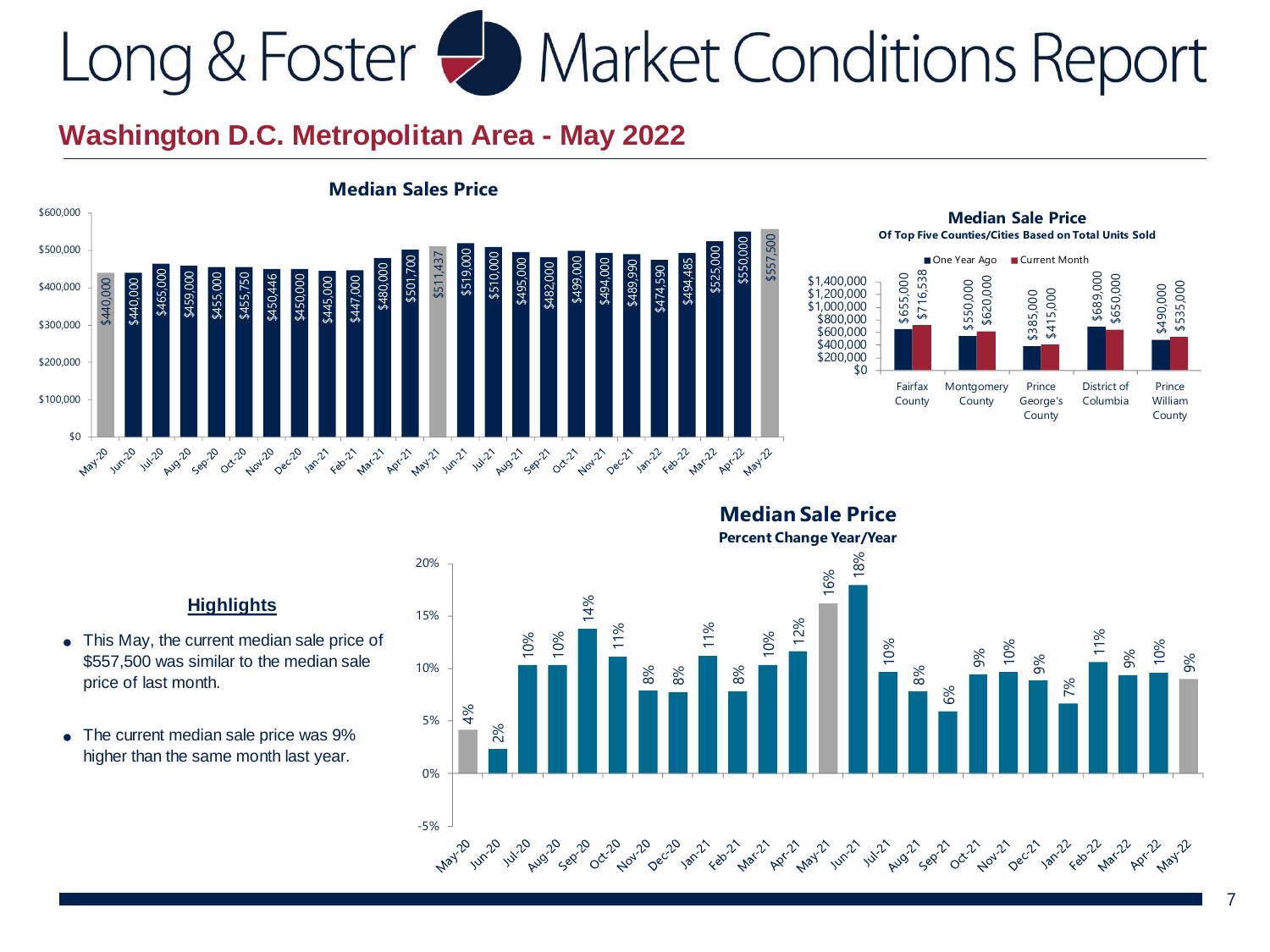

**Total Units Sold Of Top Five Counties/Cities Based on Total Units Sold** 



- ●There was an increase of 8% in total units sold in May compared to April.
- ●This month's total units sold was lower than at this time last year, a decrease of 12% versus

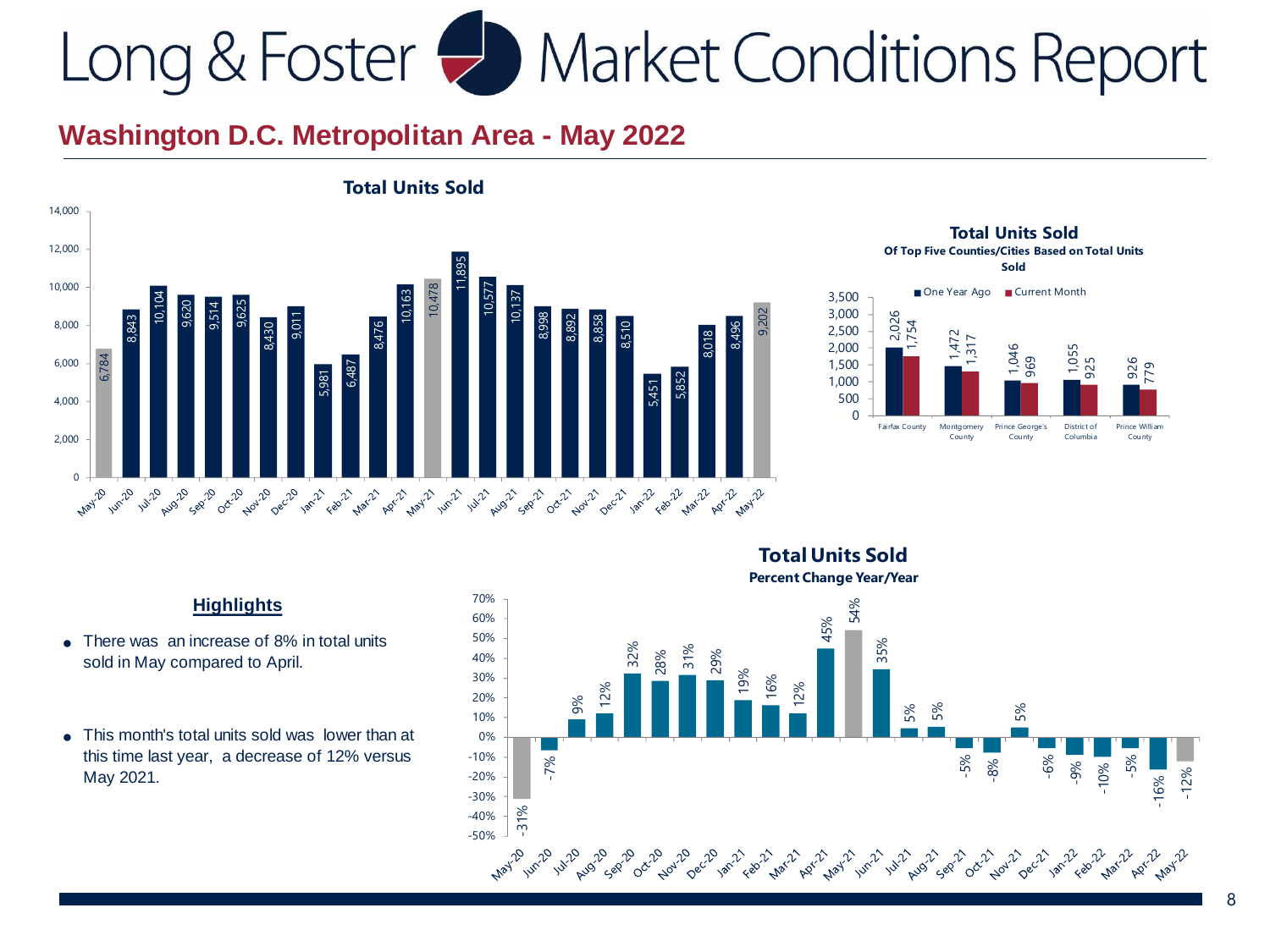### **Washington D.C. Metropolitan Area - May 2022**





**Total Units Sold by Type**

#### **Total Units Sold by Price Range**

 $\times$  150K  $\times$  - 150K to  $\times$  300K  $\times$  300K to  $\times$  450K  $\times$  - 450K to  $\times$  600K  $\times$  -  $\pi$  - 600K and up



#### **Total Units Sold by Price Range Current Month**

| $\blacksquare$ < 150K         | $150K$ to $\lt$ 300K | $\blacksquare$ 300K to < 450K |
|-------------------------------|----------------------|-------------------------------|
| $\blacksquare$ 450K to < 600K | 600K and up          |                               |

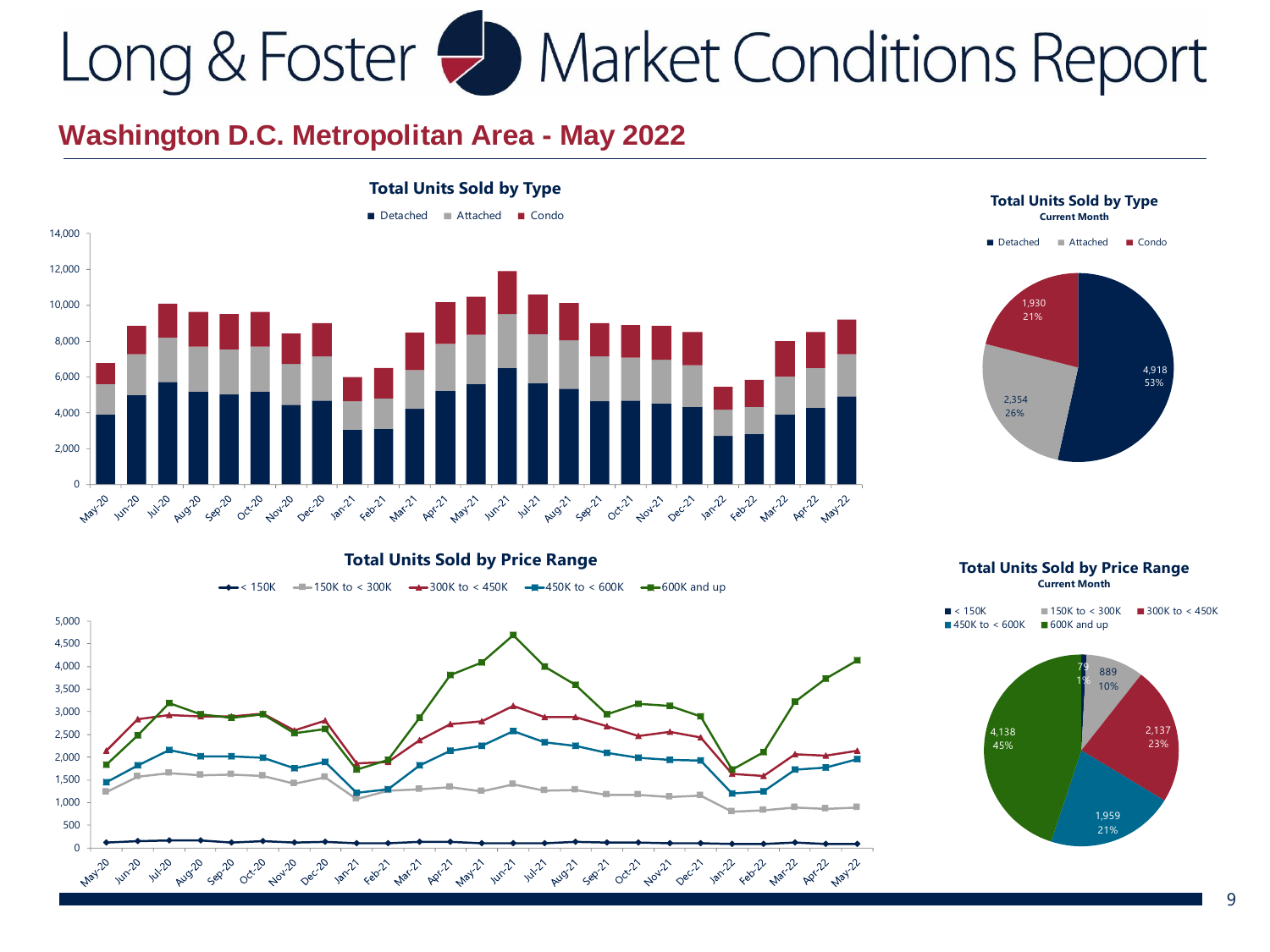

#### **Total Active Inventory**

#### **Total Active Inventory Of Top Five Counties/Cities Based on Total Units Sold**



- May's total active inventory of 8,318 units was 3% higher than the previous month's supply of inventory.
- Versus last May, the total number of homes

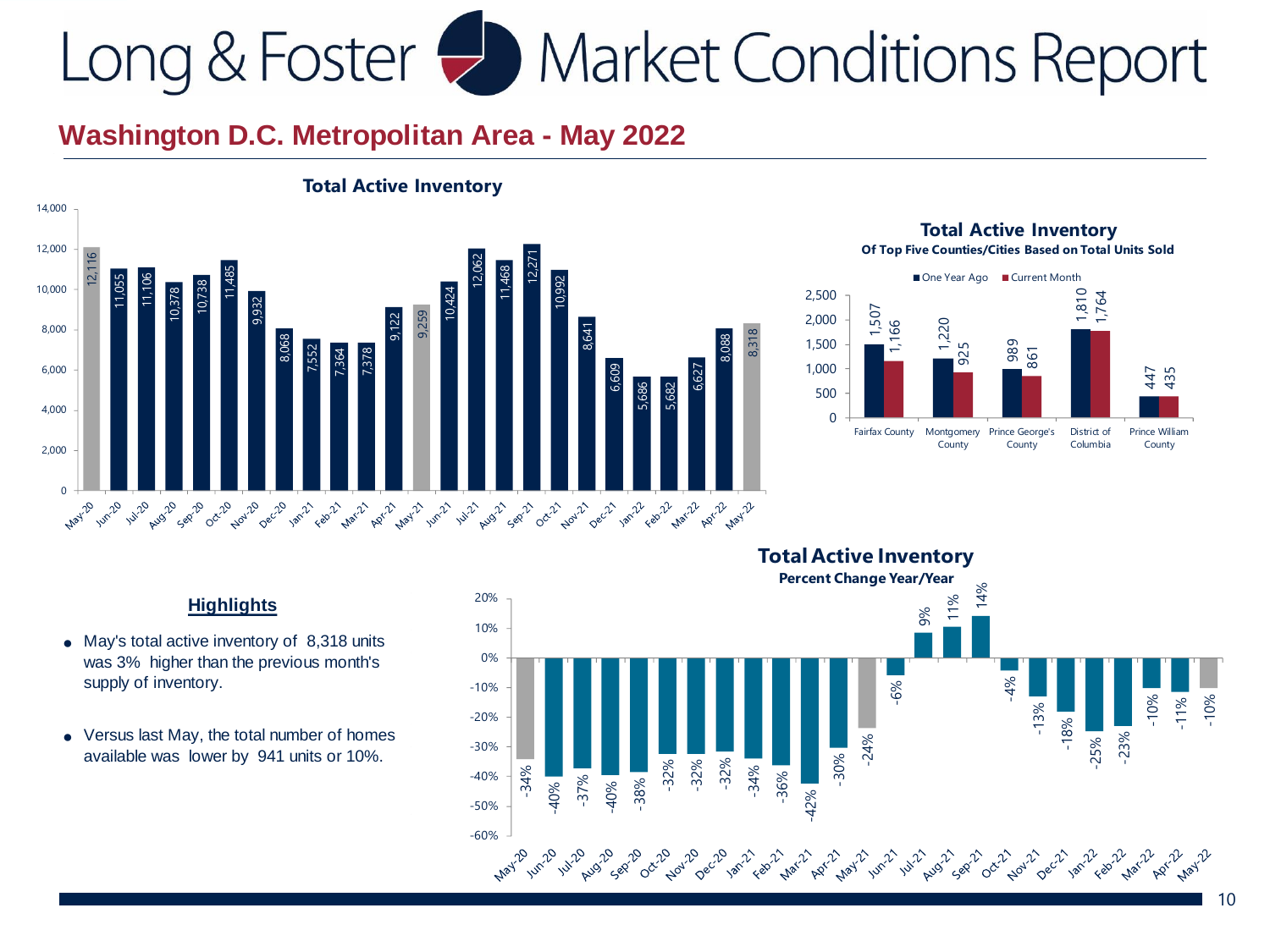



**Total Active Inventory by Price Range**

 $\blacksquare$  < 150K  $\blacksquare$  150K to < 300K  $\blacksquare$  300K to < 450K  $\blacksquare$  450K to < 600K  $\blacksquare$  600K and up



**Total Active Inventory by Price Range Current Month**



1,762 21%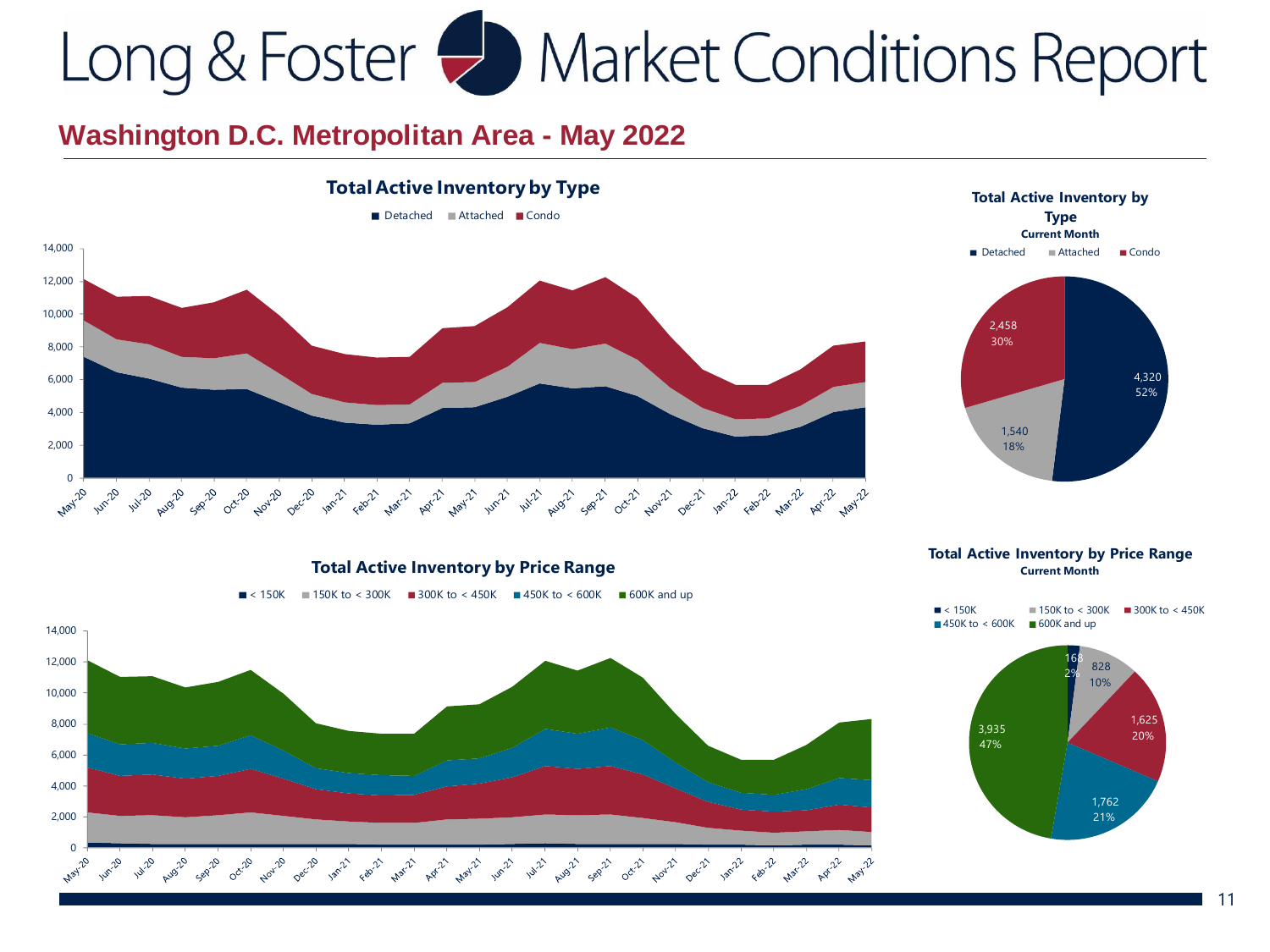





| <b>Days on Market</b>          |                        |                      | Avg Sale Price as % of List Price |                        |
|--------------------------------|------------------------|----------------------|-----------------------------------|------------------------|
| <b>Current</b><br><b>Month</b> | <b>One Year</b><br>Ago |                      | <b>Current</b><br><b>Month</b>    | <b>One Year</b><br>Ago |
| 12                             | 13                     |                      | 103.4%                            | 103.0%                 |
| Down -12%<br>Vs. Year Ago      |                        | Up 0.4% Vs. Year Ago |                                   |                        |



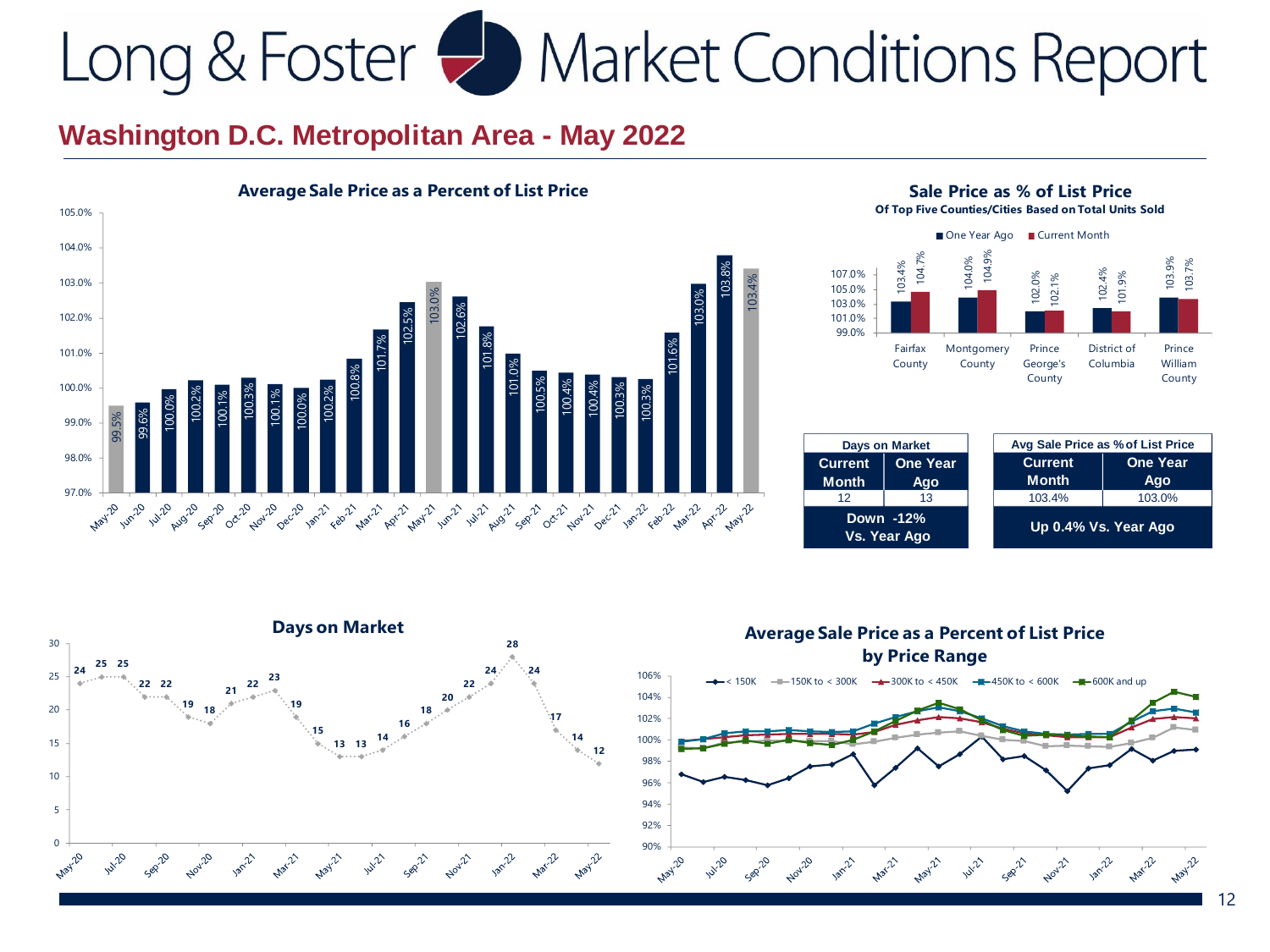2



- Total volume sold this May was 4% less than the same month one year ago.
- In May, there was 0.9 months of supply available, compared to 0.9 in May 2021. That was an increase of 2% versus a year

| <b>Total Dollar Volume Sold</b> |                 |  |  |
|---------------------------------|-----------------|--|--|
| <b>Current</b>                  | <b>One Year</b> |  |  |
| <b>Month</b>                    | Ago             |  |  |
| \$6,208,274,004                 | \$6,471,464,357 |  |  |
| Down -4% Vs. Year Ago           |                 |  |  |